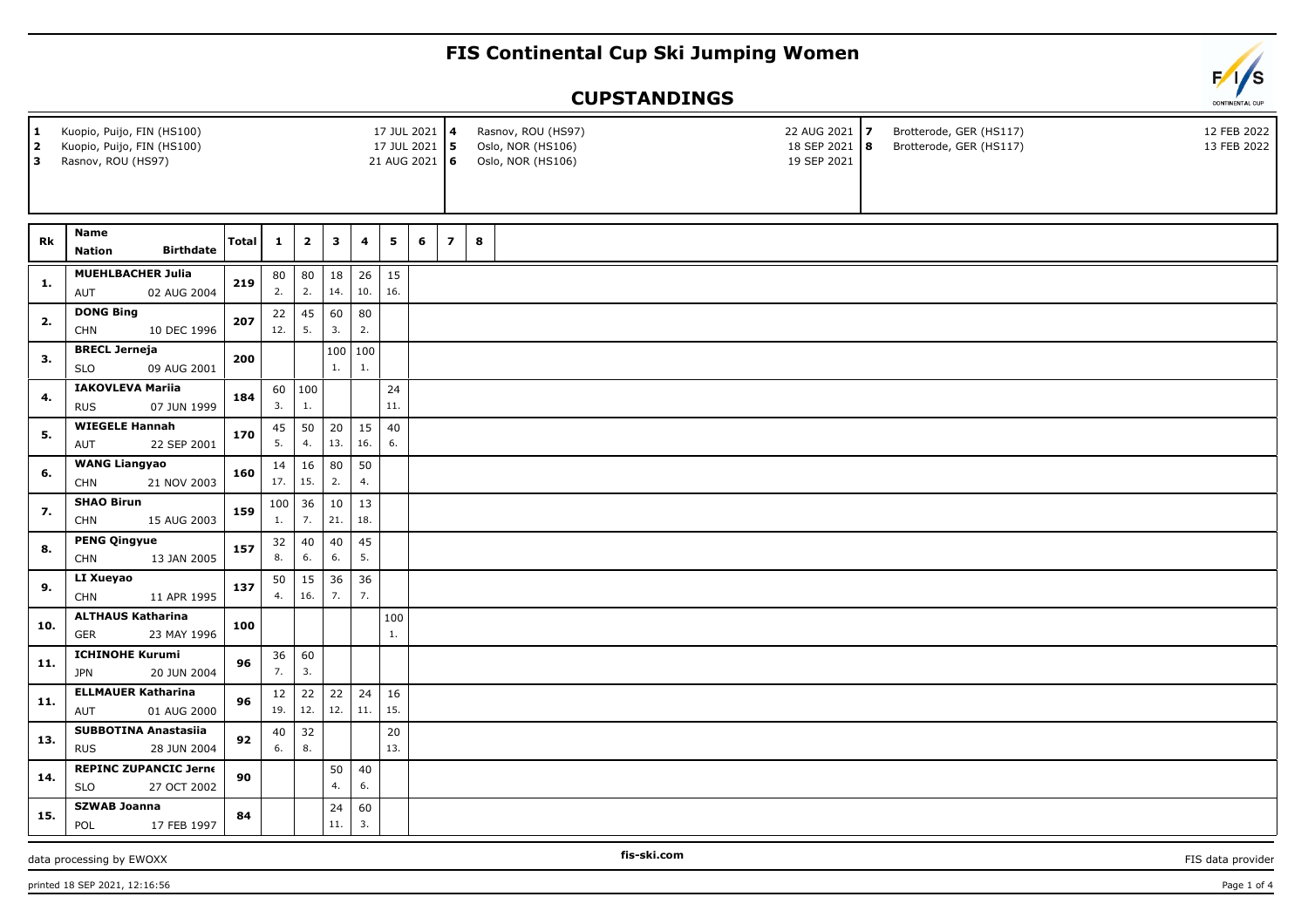| Rk  | Name<br><b>Birthdate</b><br><b>Nation</b>              | <b>Total</b> | $\mathbf{1}$ | $\overline{\mathbf{2}}$ | $\mathbf{3}$           | 4                     | 5         | 6 | $\overline{z}$ | 8 |  |  |  |  |  |  |  |  |  |  |  |  |  |  |  |
|-----|--------------------------------------------------------|--------------|--------------|-------------------------|------------------------|-----------------------|-----------|---|----------------|---|--|--|--|--|--|--|--|--|--|--|--|--|--|--|--|
| 16. | <b>HESSLER Pauline</b><br>13 SEP 1998<br><b>GER</b>    | 80           |              |                         |                        |                       | 80<br>2.  |   |                |   |  |  |  |  |  |  |  |  |  |  |  |  |  |  |  |
| 17. | <b>PREVC Nika</b><br><b>SLO</b><br>15 MAR 2005         | 63           |              |                         | 45<br>5.               | 18<br>14.             |           |   |                |   |  |  |  |  |  |  |  |  |  |  |  |  |  |  |  |
| 18. | <b>LAUE Josephin</b><br><b>GER</b><br>21 NOV 2001      | 61           |              |                         | 29<br>9.               | 32<br>8.              |           |   |                |   |  |  |  |  |  |  |  |  |  |  |  |  |  |  |  |
| 19. | <b>SEYFARTH Juliane</b><br>19 FEB 1990<br><b>GER</b>   | 60           |              |                         |                        |                       | 60<br>3.  |   |                |   |  |  |  |  |  |  |  |  |  |  |  |  |  |  |  |
| 20. | <b>HARALAMBIE Daniela</b><br>ROU<br>14 AUG 1997        | 55           |              |                         | 26<br>10.              | 29<br>9.              |           |   |                |   |  |  |  |  |  |  |  |  |  |  |  |  |  |  |  |
| 20. | <b>TORAZZA Emely</b><br>SUI<br>02 NOV 2004             | 55           | 29<br>9.     | 26<br>10.               |                        |                       |           |   |                |   |  |  |  |  |  |  |  |  |  |  |  |  |  |  |  |
| 20. | <b>ZENG Ping</b><br><b>CHN</b><br>01 JAN 2005          | 55           | 26<br>10.    | 29<br>9.                |                        |                       |           |   |                |   |  |  |  |  |  |  |  |  |  |  |  |  |  |  |  |
| 23. | <b>VETRIH Nika</b><br><b>SLO</b><br>17 DEC 2003        | 54           |              |                         | 32<br>8.               | 22<br>12.             |           |   |                |   |  |  |  |  |  |  |  |  |  |  |  |  |  |  |  |
| 24. | <b>HOFFMANN Anna</b><br>28 MAR 2000<br><b>USA</b>      | 52           | 21.          | $10 \mid 12$<br>19.     | $5\overline{5}$<br>26. | 11<br>20.             | 14<br>17. |   |                |   |  |  |  |  |  |  |  |  |  |  |  |  |  |  |  |
| 25. | <b>RAUTIONAHO Jenny</b><br><b>FIN</b><br>26 JUL 1996   | 50           |              |                         |                        |                       | 50<br>4.  |   |                |   |  |  |  |  |  |  |  |  |  |  |  |  |  |  |  |
| 26. | <b>BELSHAW Annika</b><br><b>USA</b><br>13 JUN 2002     | 49           | 16<br>15.    |                         | 12<br>19.              | 9<br>22.              | 12<br>19. |   |                |   |  |  |  |  |  |  |  |  |  |  |  |  |  |  |  |
| 27. | <b>NI Xiaotong</b><br><b>CHN</b><br>03 JUN 2004        | 46           | 9<br>22.     | 9<br>22.                | 14                     | 14<br>$17.$ 17.       |           |   |                |   |  |  |  |  |  |  |  |  |  |  |  |  |  |  |  |
| 28. | <b>WESTMAN Frida</b><br>10 JAN 2001<br>SWE             | 45           |              |                         |                        |                       | 45<br>5.  |   |                |   |  |  |  |  |  |  |  |  |  |  |  |  |  |  |  |
| 29. | <b>NORSTEDT Astrid</b><br>19 JUN 2001<br>SWE           | 38           | 15<br>16.    | 20<br>13.               | $\mathbf{1}$<br>30.    | $\overline{2}$<br>29. |           |   |                |   |  |  |  |  |  |  |  |  |  |  |  |  |  |  |  |
| 30. | <b>MOHARITSCH Vanessa</b><br>AUT<br>16 OCT 2002        | 36           | 13<br>18.    | 13<br>18.               | 6<br>25.               | $\overline{4}$<br>27. |           |   |                |   |  |  |  |  |  |  |  |  |  |  |  |  |  |  |  |
| 30. | <b>SHPYNEVA Anna</b><br>03 JAN 2002<br><b>RUS</b>      | 36           |              |                         |                        |                       | 36<br>7.  |   |                |   |  |  |  |  |  |  |  |  |  |  |  |  |  |  |  |
| 32. | <b>FORSSTROEM Susanna</b><br><b>FIN</b><br>19 APR 1995 | 34           | 20<br>13.    | $\vert$ 14<br>17.       |                        |                       |           |   |                |   |  |  |  |  |  |  |  |  |  |  |  |  |  |  |  |
| 32. | <b>KARPIEL Kamila</b><br>POL<br>25 NOV 2001            | 34           | 24<br>11.    | 10<br>21.               |                        |                       |           |   |                |   |  |  |  |  |  |  |  |  |  |  |  |  |  |  |  |
| 34. | <b>RUPPRECHT Anna</b><br>29 DEC 1996<br>GER            | 32           |              |                         |                        |                       | 32<br>8.  |   |                |   |  |  |  |  |  |  |  |  |  |  |  |  |  |  |  |

printed 18 SEP 2021, 12:16:56 **Page 2 of 4** Page 2 of 4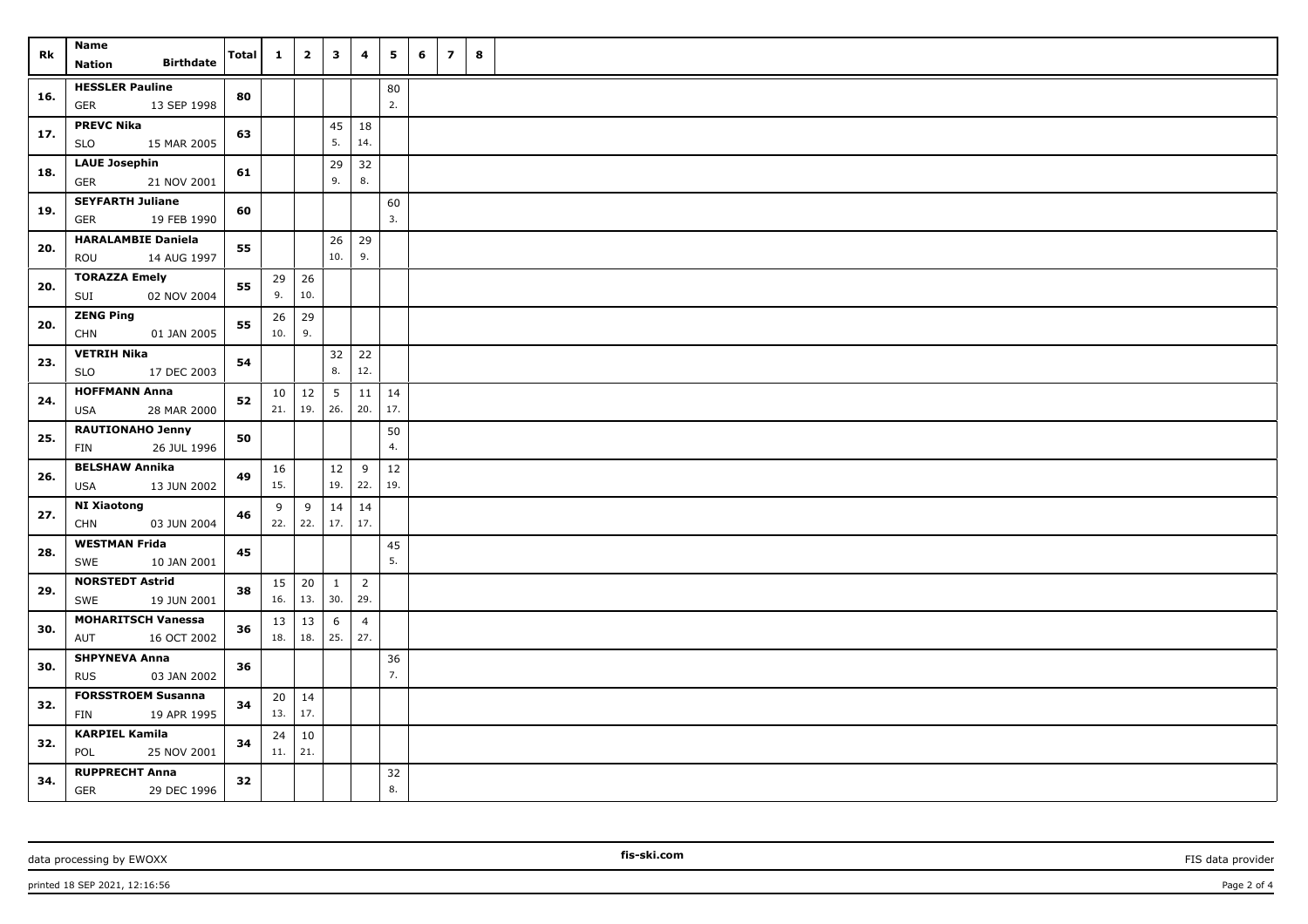| Rk  | <b>Name</b><br><b>Birthdate</b><br><b>Nation</b>      | Total | $\mathbf{1}$          | $\overline{2}$         | $\overline{\mathbf{3}}$ | 4                     | 5                      | 6 | $\overline{z}$ | 8 |  |
|-----|-------------------------------------------------------|-------|-----------------------|------------------------|-------------------------|-----------------------|------------------------|---|----------------|---|--|
| 35. | <b>FREITAG Selina</b><br>GER<br>19 MAY 2001           | 29    |                       |                        |                         |                       | 29<br>9.               |   |                |   |  |
| 36. | <b>ZANITZER Martina</b><br>04 SEP 2005<br>ITA         | 28    |                       |                        | $\overline{7}$<br>24.   | 16<br>15.             | $5\overline{5}$<br>26. |   |                |   |  |
| 36. | <b>MOKHOVA Elizaveta</b><br><b>RUS</b><br>22 DEC 2003 | 28    | $\overline{4}$<br>27. | 24<br>11.              |                         |                       |                        |   |                |   |  |
| 36. | <b>KOTHBAUER Sophie</b><br>AUT<br>18 OCT 2003         | 28    | $\overline{2}$<br>29. | 11<br>20.              | 9<br>22.                | 6<br>25.              |                        |   |                |   |  |
| 39. | <b>KOMAR Tinkara</b><br>SLO<br>24 AUG 2005            | 27    |                       |                        | 15<br>16.               | 12<br>19.             |                        |   |                |   |  |
| 40. | <b>PYLYPCHUK Tetiana</b><br>10 FEB 2004<br>UKR        | 26    |                       |                        | 16<br>15.               | 10<br>21.             |                        |   |                |   |  |
| 40. | <b>KABLUKOVA Ksenia</b><br>16 JUN 1998<br><b>RUS</b>  | 26    |                       |                        |                         |                       | 26<br>10.              |   |                |   |  |
| 42. | <b>ARNET Sina</b><br>SUI<br>28 JUL 2005               | 24    | 18<br>14.             | $6\overline{6}$<br>25. |                         |                       |                        |   |                |   |  |
| 43. | <b>NARITA Kaede</b><br><b>JPN</b><br>12 SEP 1995      | 23    | 5<br>26.              | 18<br>14.              |                         |                       |                        |   |                |   |  |
| 44. | <b>LOGAR Lara</b><br><b>SLO</b><br>12 MAR 2003        | 22    |                       |                        | 13<br>18.               | 9<br>22.              |                        |   |                |   |  |
| 44. | <b>GOERLICH Luisa</b><br>GER<br>21 DEC 1998           | 22    |                       |                        |                         |                       | $22$<br>12.            |   |                |   |  |
| 46. | <b>MITU-COSCA Alessia</b><br>ROU<br>31 DEC 2004       | 20    |                       |                        |                         | 20<br>13.             |                        |   |                |   |  |
| 47. | <b>SANKEY Logan</b><br><b>USA</b><br>28 MAY 1998      | 18    |                       |                        |                         |                       | 18<br>14.              |   |                |   |  |
| 47. | <b>TRAMBITAS Andreea Dia</b><br>31 MAY 2000<br>ROU    | 18    | $\overline{7}$<br>24. | $5\phantom{.0}$<br>26. | $\mathbf{3}$<br>28.     | $\mathbf{3}$<br>28.   |                        |   |                |   |  |
| 49. | PRZYBYLA Wiktoria<br>02 OCT 2004<br>POL               | 17    |                       |                        | 8<br>23.                | $\overline{7}$<br>24. | $\overline{2}$<br>29.  |   |                |   |  |
| 50. | <b>BOEHME Lia</b><br>GER<br>16 JUL 2005               | 16    |                       |                        | 11<br>20.               | 5<br>26.              |                        |   |                |   |  |
| 50. | <b>KINDLIMANN Rea</b><br>SUI<br>04 OCT 2002           | 16    | 8<br>23.              | 8<br>23.               |                         |                       |                        |   |                |   |  |
| 52. | <b>PARK Guylim</b><br>KOR<br>27 FEB 1999              | 15    | 11<br>20.             | $\overline{4}$<br>27.  |                         |                       |                        |   |                |   |  |
| 53. | <b>ROESTAD Karoline</b><br><b>NOR</b><br>12 JUN 1995  | 13    |                       |                        |                         |                       | 13<br>18.              |   |                |   |  |

data processing by EWOXX **Fission FIS data provider FIS data provider FIS data provider FIS data provider**